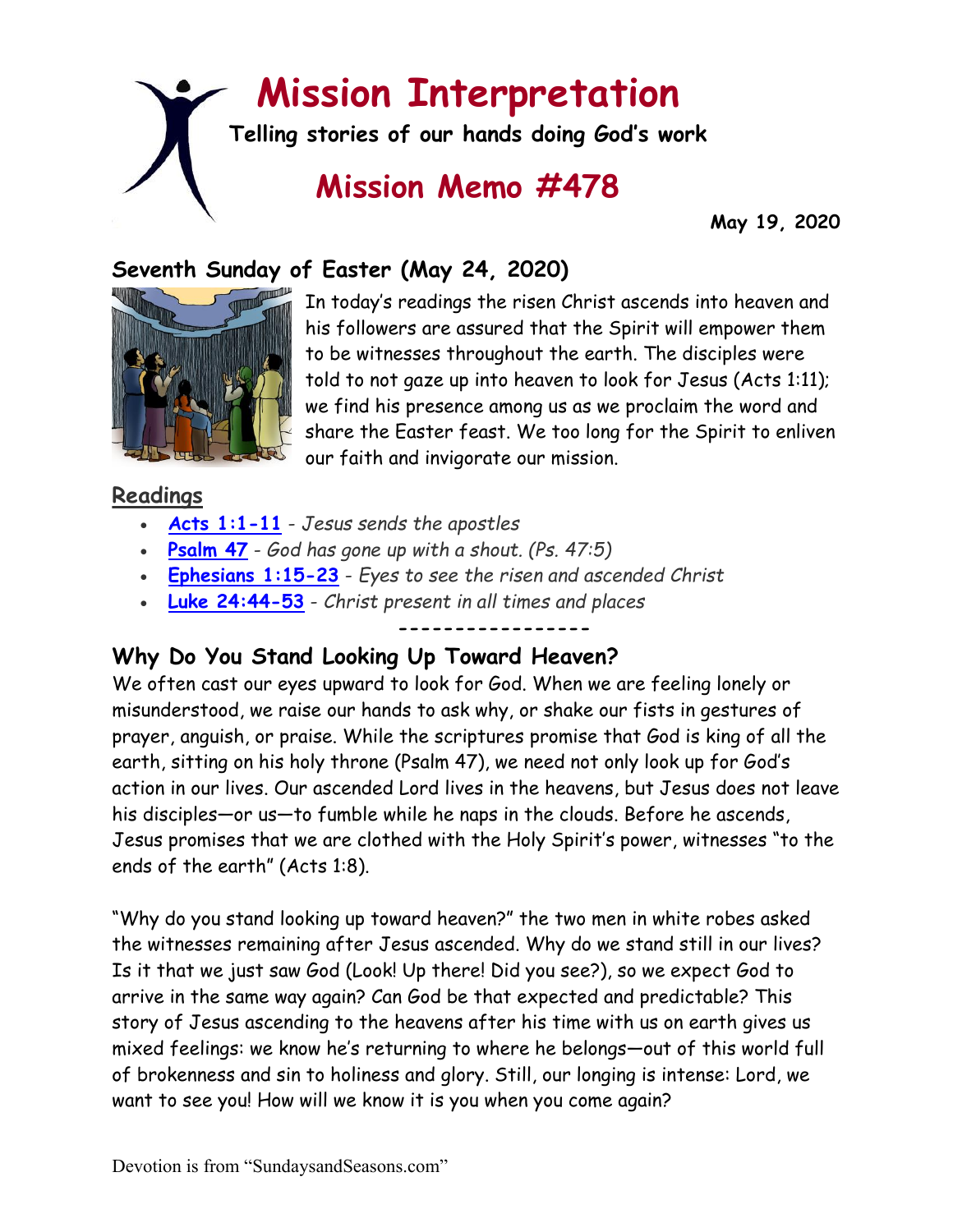Ascension Day could be explained as the cynical "I'm outta here" of a God weary of us self-centered, broken humans, but that explanation would be short-sighted because it leaves out the important stop on the cross. Instead, Jesus' departure is accompanied with the promise of the Spirit's presence remaining among us. We look up to the skies for help, then return our gaze to those among us in need of our care, to the body of Christ and the wind of the Spirit among the baptized, preparing for the time when Jesus comes again to gather us in.

-----------------------------------------

### **Responding to Racism, anti-Semitism, White Supremacy, Sexism…**

The COVID-19 pandemic has brought forward many examples of heroes caring for others and helping to maintain basic functions for all of us in these difficult times. We give thanks for the health care workers, those who are deemed essential workers who keep our food supplies coming and many other functions operating. Unfortunately the ills of society also come out. The church has spoken out against these evils and reminds us to be participants working for the good of society.

[Click here](https://www.elca.org/News-and-Events/8037) for Bishop Eaton's letter reminding us that "to work for racial and economic justice for all people is work for all of us. We are church together."

Anti-Semitism has recently reared its ugly head at rallies in Illinois. Bishop Eaton has joined The Rev. John Roth - Bishop, Central/Southern Illinois Synod, The Rev. Yehiel Curry - Bishop, Metropolitan Chicago Synod and The Rev. Jeffrey Clements - Bishop, Northern Illinois Synod in a joint letter decrying the situation. [Click here](https://www.elca.org/News-and-Events/8038) for a copy of their joint letter.

**[Webinar: Becoming the Body of Christ](https://www.elca-ses.org/eventdetail/13995520)**

Join Bishop Kevin Strickland of the Southeastern Synod, ELCA, on **Thursday, May 21st 7-8:30pm EDT** for a conversation around **"Becoming the body of Christ where all bodies are valued: A conversation around the ELCA's resolution to condemn White Supremacy."** Bishop Strickland will be joined by Presiding Bishop Elizabeth Eaton. Other speakers joining our bishops will be: Pastor Tiffany



Chaney, Pastor Ron Bonner, Ms. Roxann Thompson, Ms. Judith Roberts, Pastor Matt Steinhauer, and more.

#### [Click here to register.](https://www.elca-ses.org/eventdetail/13995520)

(NOTE: THIS WEBINAR WILL BE RECORDED and posted here on this page by Saturday, May 23.)

Mission Memo 478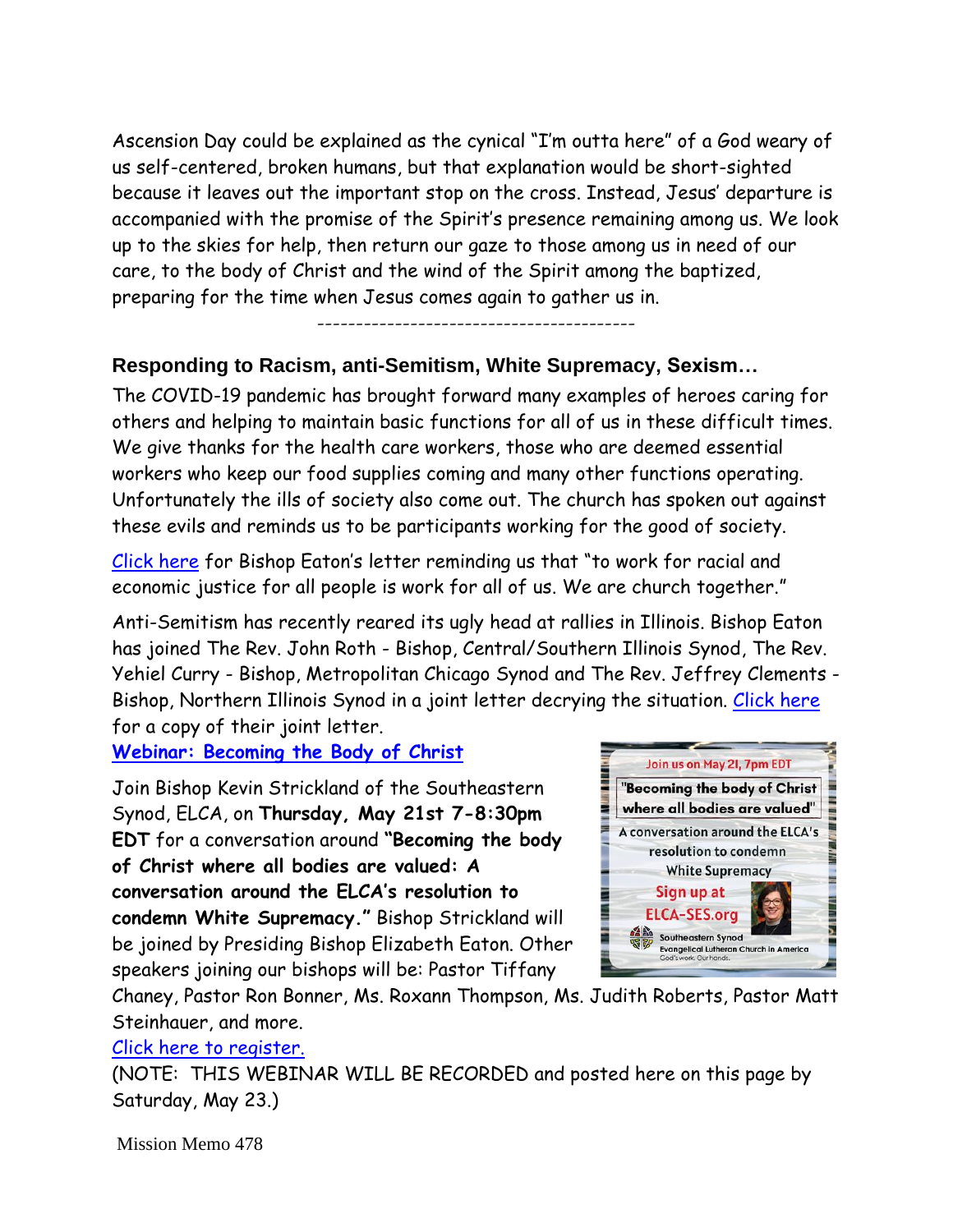### **LDR - SITUATION REPORT 5 - COVID-19 PANDEMIC**

**SITUATION:** As of May 17, over 4.5 million people have been infected and over 307,000 people have lost their lives due to the rapid spread of COVID19. The pandemic is affecting all aspects of life for people across the globe.

**RESPONSE:** Lutheran Disaster Response is supporting partners around the world during this time. Since January 2020, LDR-International has contributed over \$1.1 million in 26 countries in response to the pandemic.

- In Hungary, the Evangelical Lutheran Church in Hungary is providing COVID-19 antibody test kits to test parishioners and staff. Staff and residents of church-run facilities and schools will be tested as needed.
- In India, Padhar Hospital will be able to better treat their COVID-19 patients through the purchase of a ventilator and multiparameter monitors.
- In Liberia, the Lutheran Church of Liberia is collaborating with the Christian Health Association of Liberia to provide medical supplies for hospitals and health centers throughout the country. In addition, they will provide counseling and distribute food to those affected by the pandemic.
- In Mexico, LDR is contributing to Grupo de Trabaho Mexico to support Casa del Migrante de Saltillo in providing food kits for migrants. Additionally, informational brochures will be delivered to these families and a sanitation tunnel will be installed at the migrant house.
- In Malawi, the Evangelical Lutheran Development Services and the Evangelical Lutheran Church in Malawi are conducting awareness campaigns and training Community Health Change Agents. Additionally, local artisans will be trained in making masks, sanitation supplies, and handwashing stations.
- LDR is contributing to the Church World Service's "Emergency Appeal: Coronavirus Response Fund". This will support CWS global relief and development activities, including distributing food and hygiene kits and assisting education programs. Migrants and refugees are among the populations targeted with this campaign.

### **Be a part of the response:**

### **Pray**

Please pray for people who have been affected by the COVID-19 pandemic. May God's healing presence give them peace and hope in their time of need. **Give**

Thanks to generous donations, Lutheran Disaster Response is able to respond quickly and effectively to disasters around the globe. Your gifts to Lutheran [Disaster Response](https://community.elca.org/lutherandisasterresponse?_ga=2.197307814.80074514.1585605379-887974161.1583356158) (General Fund) will be used where they are most needed.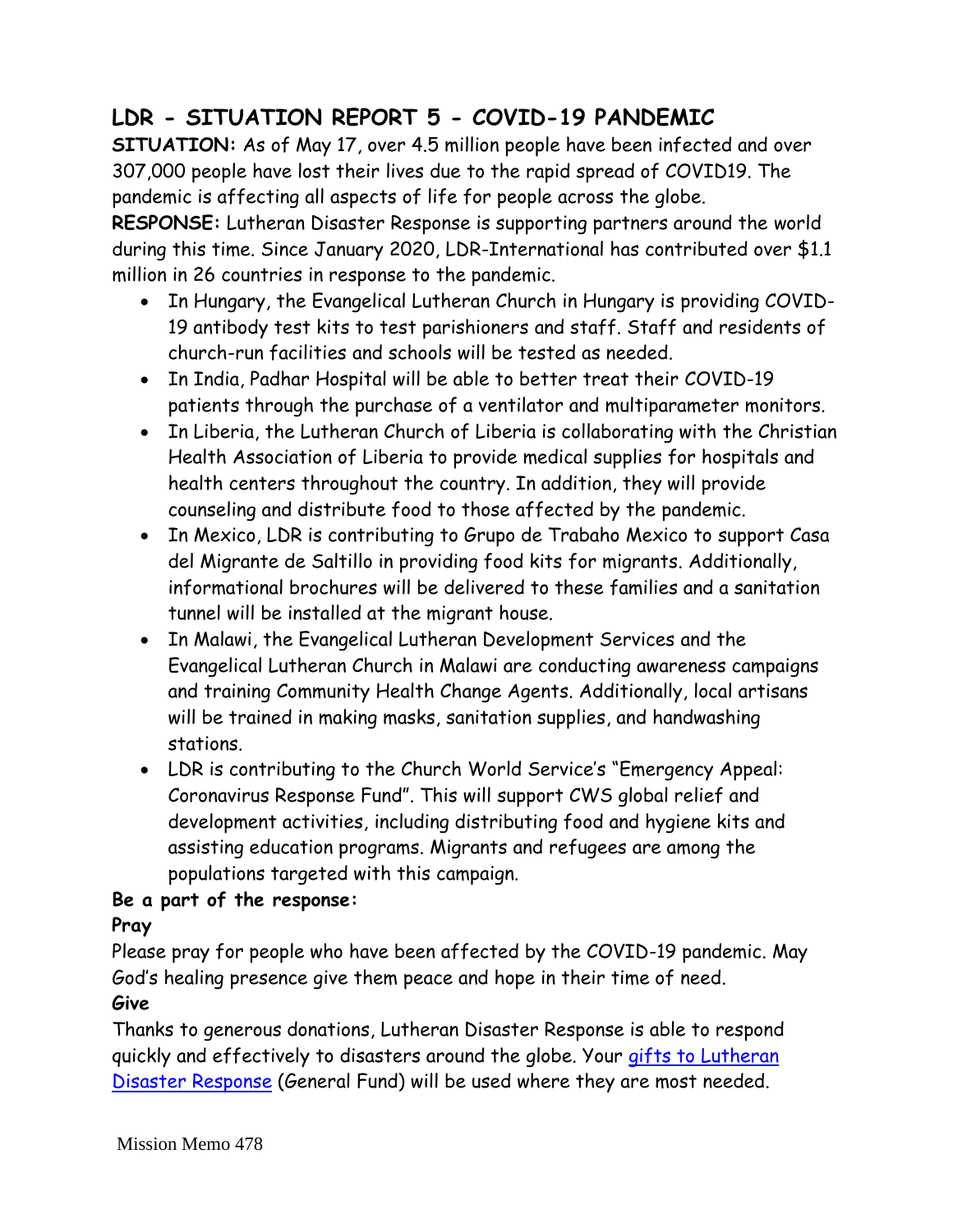### **Connect**

To learn more about the situation and the ELCA's response:

- Sign up to receive Lutheran Disaster Response [alerts.](http://listserv.elca.org/cgi-bin/wa.exe?SUBED1=DISASTER&A=1)
- Check the Lutheran Disaster Response [blog.](http://blogs.elca.org/disasterresponse/)
- Like Lutheran Disaster Response on [Facebook](https://www.facebook.com/ELCALDR/) and follow @ELCALDR on [Twitter.](https://twitter.com/elcaldr)
- Download the situation report as a [PDF.](https://blogs.elca.org/disasterresponse/files/2020/05/covid-19-pandem_46577573.pdf)

### **SITUATION REPORT - APRIL 6, 2020 TANZANIA**

On January 18, 2020, heavy flooding began in the Lindi Region of Tanzania. Throughout March and April, continuous rains worsened the floods. More than 35,900 residents lost their homes and farms and 5,000 hectares of crops were destroyed. Infrastructure, such as water and sewage systems and roads, was also damaged. A state of emergency has been declared in theregion as residents struggle for food and shelter.

RESPONSE: The Evangelical Lutheran Church in Tanzania is assisting families affected by the floods. With the support of Lutheran Disaster Response, food, mosquito nets, and tents will be distributed to participants. Communities will be provided with fruit tree seedlings as barriers for future floods. Workshops educating families on environmental conservation and protection in order to mitigate environmental destruction in the area are also being planned.

#### **What you can do**

Contribute to Lutheran Disaster Response (give where needed most) .

#### **Pray**

Let us pray for the people who have been affected by the flooding in Tanzania. May God's healing presence give them peace and hope in their time of need. **Connect:**

Share our posts on your social media sites and follow us on Facebook and Twitter.

#### **Coming Events:** We look forward to the day we can again meet in person

|                       | Event/Activity                                                                                                      | Resources                                                      |
|-----------------------|---------------------------------------------------------------------------------------------------------------------|----------------------------------------------------------------|
| Postponed<br>to Oct.3 | Mission Moments - 33rd Annual Synod<br>Assembly of the Metropolitan Chicago<br>Synod, Tinley Park Convention Center | For more information visit<br>http://www.mcselca.org/assembly/ |
| 13, 2022.             | August 8- 2022 Churchwide Assembly<br>Columbus, OH at the Greater Columbus<br><b>Convention Center</b>              | For more information check<br>www.elca.org                     |